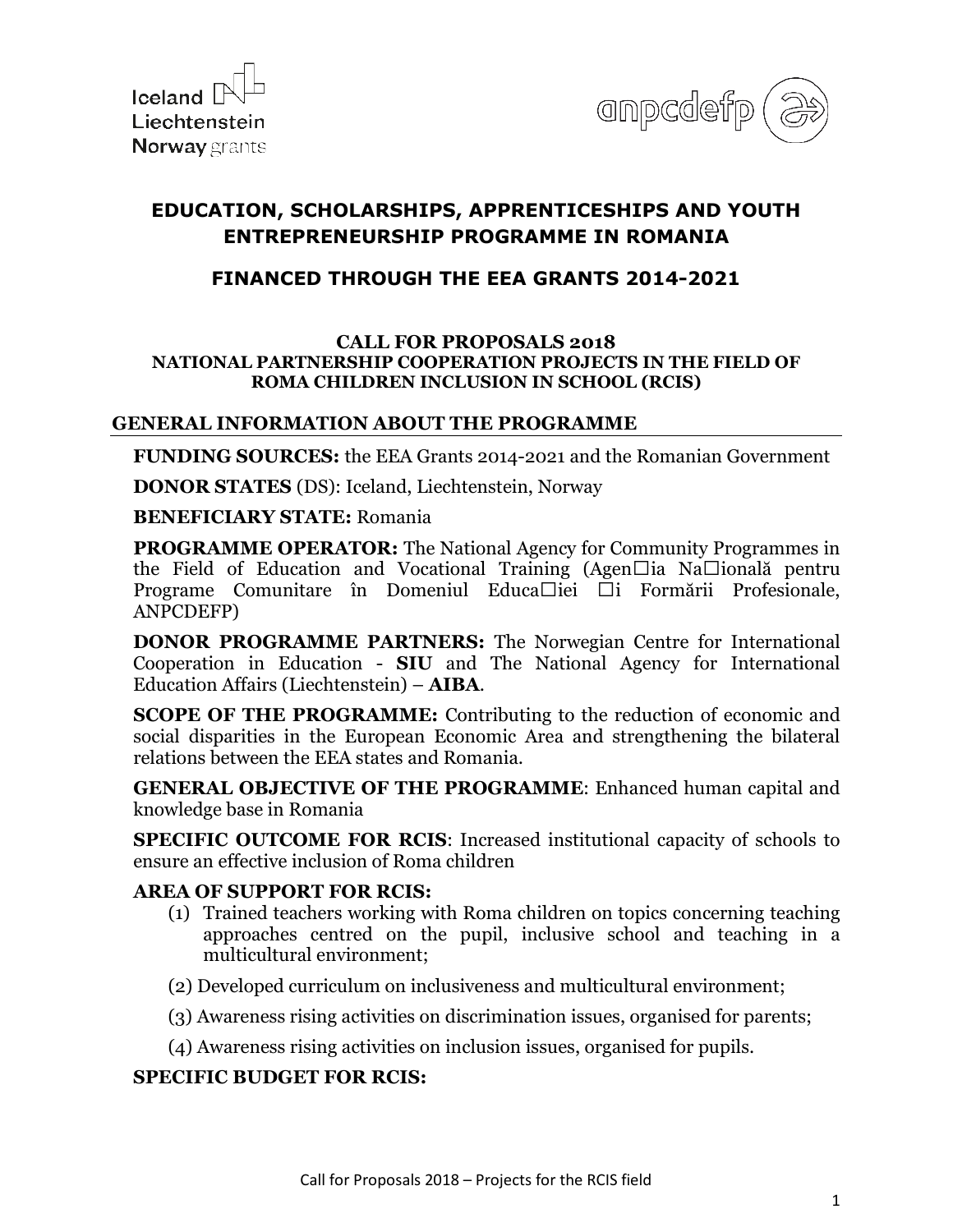1 411 765 EUR (out of which 1 200 000 EUR from the Donor States and 211 765 EUR from the national budget)**.**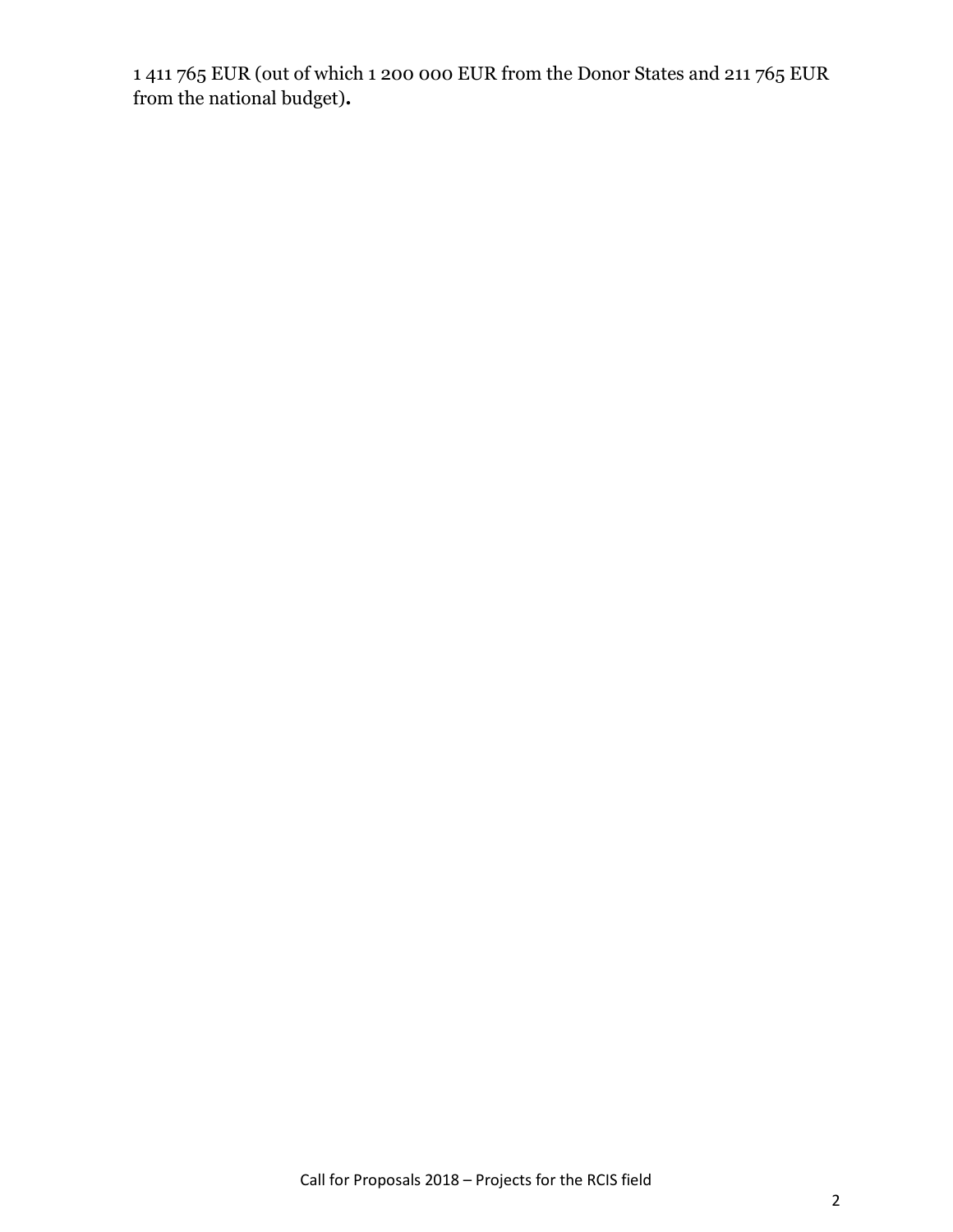### **PARTICULAR FEATURES OF THE CALL FOR PROPOSALS FOR PROJECTS IN THE FIELD OF RCIS**

Please read this document in connection with the Guidelines for Applicants 2018, which is an official part of this Call.

# **1. BUDGET ALLOCATED TO THE CALL:** 811 764 EUR

The minimum grant allocated per project is 60 000€ and the maximum grant allocated is 200 000 $\varepsilon$ .

### **2. TYPES OF PROJECTS TO BE FUNDED: National Partnership Cooperation Projects in the RCIS Field**

In the RCIS field, the projects are only national. They shall be submitted and implemented in consortia composed of one Romanian coordinator and 5 – 6 Romanian schools situated in disadvantaged communities, with Roma children amounting to, at least, 20% of students enrolled. (For more details see Guidelines for Applicants 2018, published on [www.eea4edu.ro.](http://www.eea4edu.ro/))

### **3. ELIGIBLE APPLICANTS AND PARTNERS**

For projects in the RCIS field, the applicants are Romanian non-governmental organisations (NGOs) or Romanian public institutions active in the area of Roma children inclusion, on behalf of a consortium. Eligible partners in the consortium: Romanian schools enrolling at least 20% of Roma children, situated in disadvantaged communities.

# **4. CO-FUNDING**

For projects in the RCIS field that have a public institution as applicant (coordinator of consortia), the grant will cover 100% of the eligible costs.

For projects in the RCIS field that have a non-governmental organisation (NGO) as applicant (coordinator of consortia), the grant will cover 90% of the eligible costs[1](#page-2-0) .

### **5. APPLICATION DOCUMENTS**

The application form for projects in the RCIS field:

| <b>Application Form</b>     |                   | Formal<br>eligibility<br>checklist |
|-----------------------------|-------------------|------------------------------------|
| Projects for the RCIS field | <b>Click here</b> | download                           |

### **5.1 Annexes for the national partnership cooperation projects in the RCIS field** (to be sent electronically jointly with the application form)**:**

- **5.1.a** Table of detailed requested budget;
- **5.1.b** Timeline of activities;

<span id="page-2-0"></span><sup>&</sup>lt;u>.</u> <sup>1</sup> According to article 6.4.3 of the Regulation on the Implementation of the EEA Financial Mechanism 2014 – 2021, if the applicant will be an NGO "the project grant may be up to 90% of eligible expenditure of the project".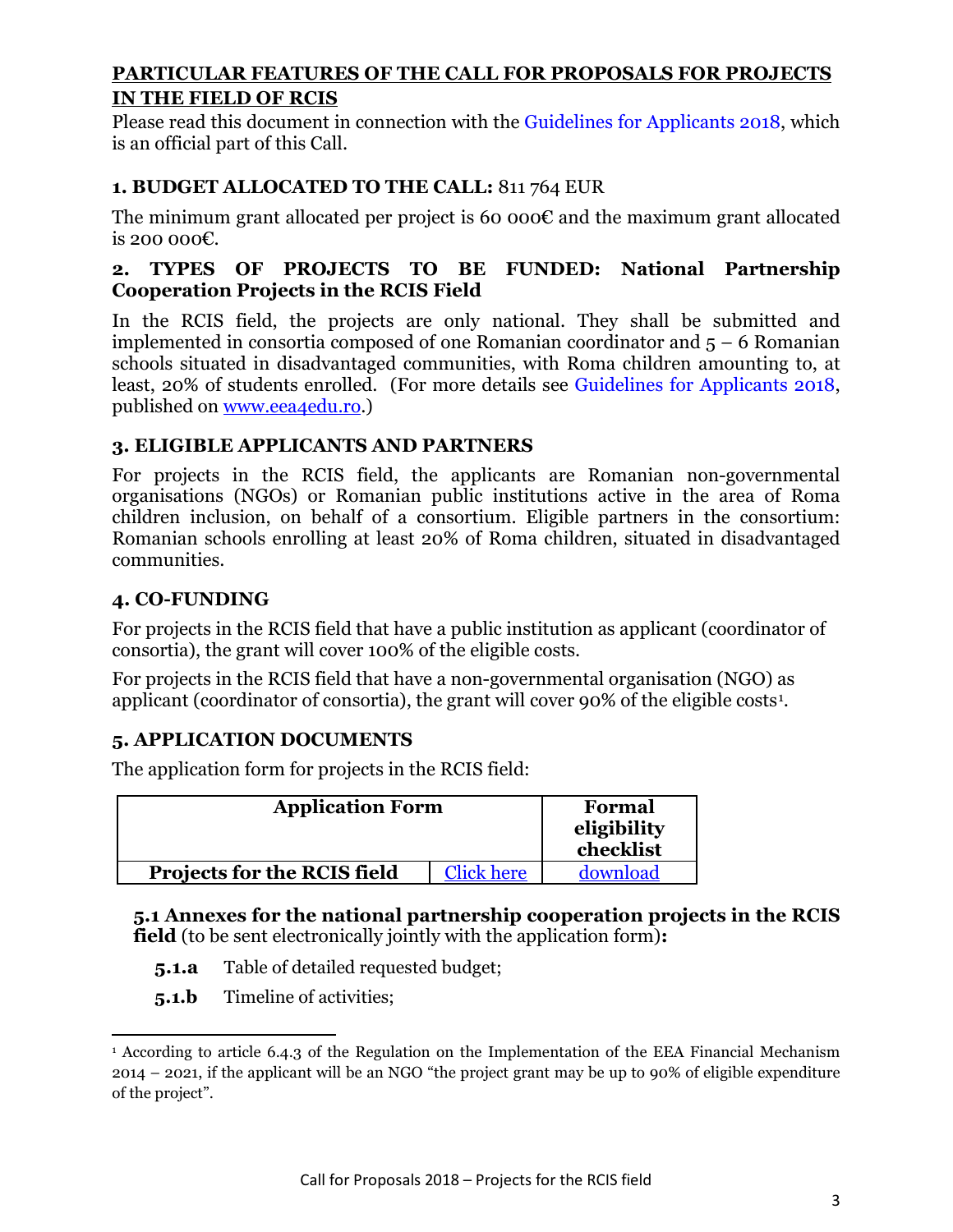- **5.1.c** Declaration of Honour signed and stamped (if applicable) by the legal representative of the applicant: public institution/NGO (coordinator of the consortia). This document will be printed, signed and then scanned and attached;
- **5.1.d** Mandate Letter for the project implementation issued by each of the partner schools, signed and stamped (if applicable) by the legal representatives of the applicant and partner schools. These documents will be printed, signed and the scanned and attached;

**5.2** If the applicant (coordinator of consortia) is a nongovernmental organisation (NGO), the following documents must be also attached to the application form, besides the documents mentioned at paragraph 5.1:

- **5.2.a Only for NGOs:** the copy of the updated Statute of the NGO, attesting the name of the current legal representative of the organization;
- **5.2.b Only for NGOs:** the copy of the Fiscal Identity Code (CIF) of the organization;
- **5.2.c Only for NGOs:** the copy of the fiscal certificate, proving the lack of unpaid debts to the State budget;
- **5.2.d Only for NGOs:** the copy of the most recent yearly financial statement submitted to the Ministry of Public Finances.

**5.3** If a partner school is a private school, the following document must be also attached to the application form, besides the documents mentioned at paragraph 5.1:

**5.3.a Only for private partner schools:** the copy of the Accreditation or Authorisation Certificate issued by the Romanian Agency for Quality Assurance in the Pre-university Education (ARACIP), valid for the entire duration of the project.

### **6. HOW TO APPLY?**

The completed application, in Romanian language, has to be sent electronically to: [proiecte@eea4edu.ro](mailto:proiecte@eea4edu.ro). The compulsory annexes will be uploaded jointly with the application form.

### **7. DEADLINE: 31/05/2018 at 22.00 hours**

Any application for national partnership cooperation projects in the RCIS field sent after the above-mentioned date and hour will be declared ineligible.

### **8. CONFIRMATION OF RECEIPT :**

After the electronic submission of application, the applicant will receive an automatic confirmation.

### **9. PUBLICATION OF SELECTION RESULTS:**

Results will be published on the website [www.eea4edu.ro,](http://www.eea4edu.ro/) no later than **31/07/2018.** 

### **10. CONCERNING DOUBLE FUNDING:**